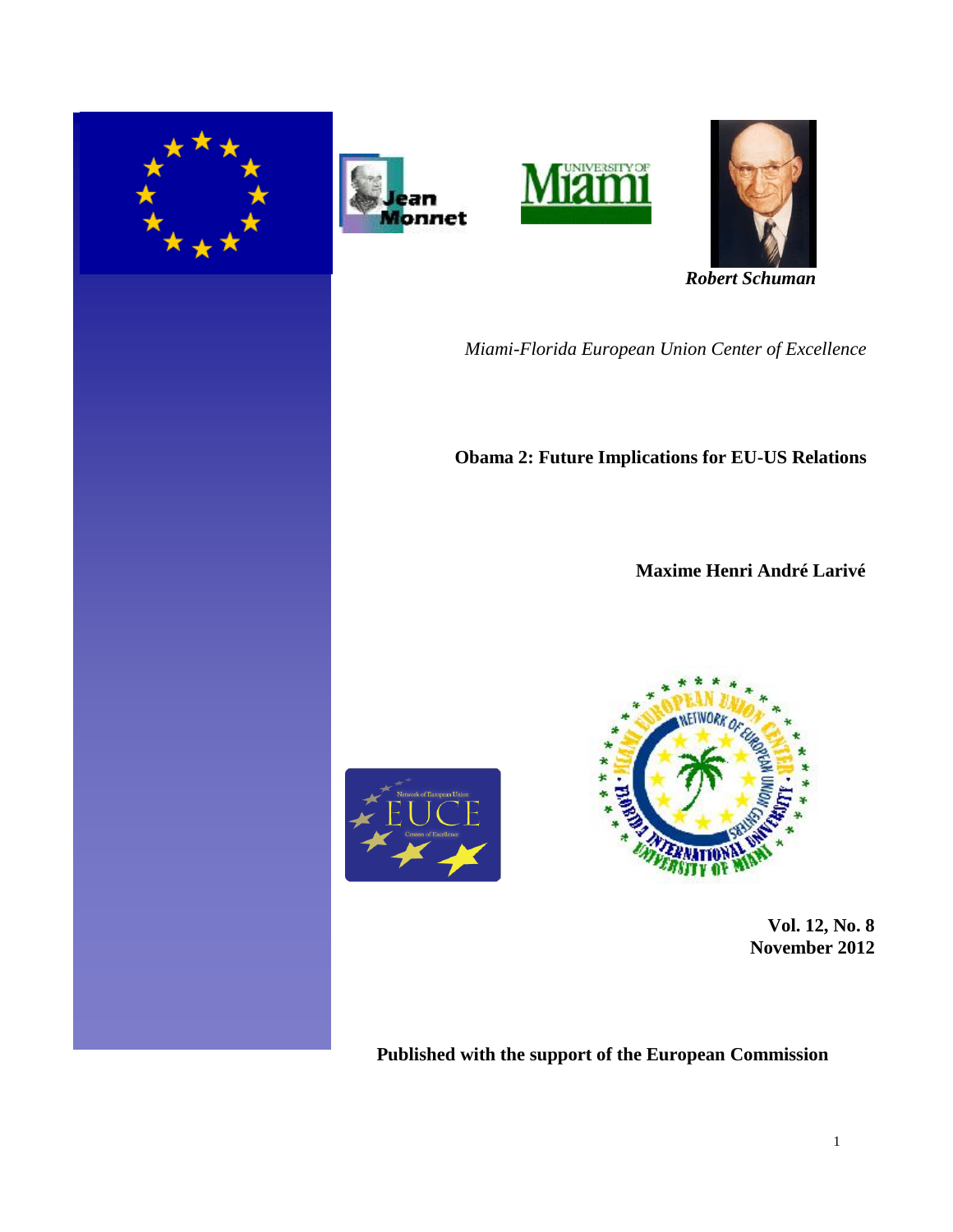### **The Jean Monnet/Robert Schuman Paper Series**

The Jean Monnet/Robert Schuman Paper Series is produced by the Jean Monnet Chair of the University of Miami, in cooperation with the Miami-Florida European Union Center of Excellence, a partnership with Florida International University (FIU).

These monographic papers analyze ongoing developments within the European Union as well as recent trends which influence the EU's relationship with the rest of the world. Broad themes include, but are not limited to:

- $\triangleright$  The collapse of the Constitution and its rescue by the Lisbon Treaty
- $\triangleright$  The Euro zone crisis
- $\triangleright$  Immigration and cultural challenges
- $\triangleright$  Security threats and responses
- $\triangleright$  The EU's neighbor policy
- $\triangleright$  The EU and Latin America
- $\triangleright$  The EU as a model and reference in the world
- $\triangleright$  Relations with the United States

These topics form part of the pressing agenda of the EU and represent the multifaceted and complex nature of the European integration process. These papers also seek to highlight the internal and external dynamics which influence the workings of the EU and its relationship with the rest the world.

*Miami - Florida European Union Center Jean Monnet Chair Staff*

University of Miami **Joaquín Roy** (Director) 1000 Memorial Drive **Astrid Boening** (Research Associate) 101 Ferré Building **María Lorca** (Research Associate) Coral Gables, FL 33124-2231 **Maxime Larivé** (Research Associate) Phone: 305-284-3266 **Dina Moulioukova** (Research Assistant) Fax: (305) 284 4406 **Alfonso Camiñas-Muiña** (Assistant Editor) Web: [www.miami.edu/eucenter](http://www.miami.edu/eucenter) **Beverly Barrett** (Assistant Editor)

> Florida International University  **Rebecca Friedman** (FIU, Co-Director)

## *Inter-American Jean Monnet Chair Editorial Board:*

**Paula All,** Universidad del Litoral, Santa Fe, Argentina **Carlos Hakansson**, Universidad de Piura, Perú **Finn Laursen**, Dalhousie University, Halifax, Canada **Fernando Laiseca**, ECSA Latinoamérica **Michel Levi-Coral**, Universidad Andina Simón Bolívar, Quito, Ecuador **Félix Peña**, Universidad Nacional de Tres de Febrero, Buenos Aires, Argentina **Lorena Ruano,** CIDE, Mexico **Eric Tremolada**, Universidad del Externado de Colombia, Bogotá, Colombia

*International Editorial Advisors:*

**Federiga Bindi,** University Tor Vergata, Rome **Blanca Vilà**, Autonomous University of Barcelona **Francesc Granell,** University of Barcelona, Spain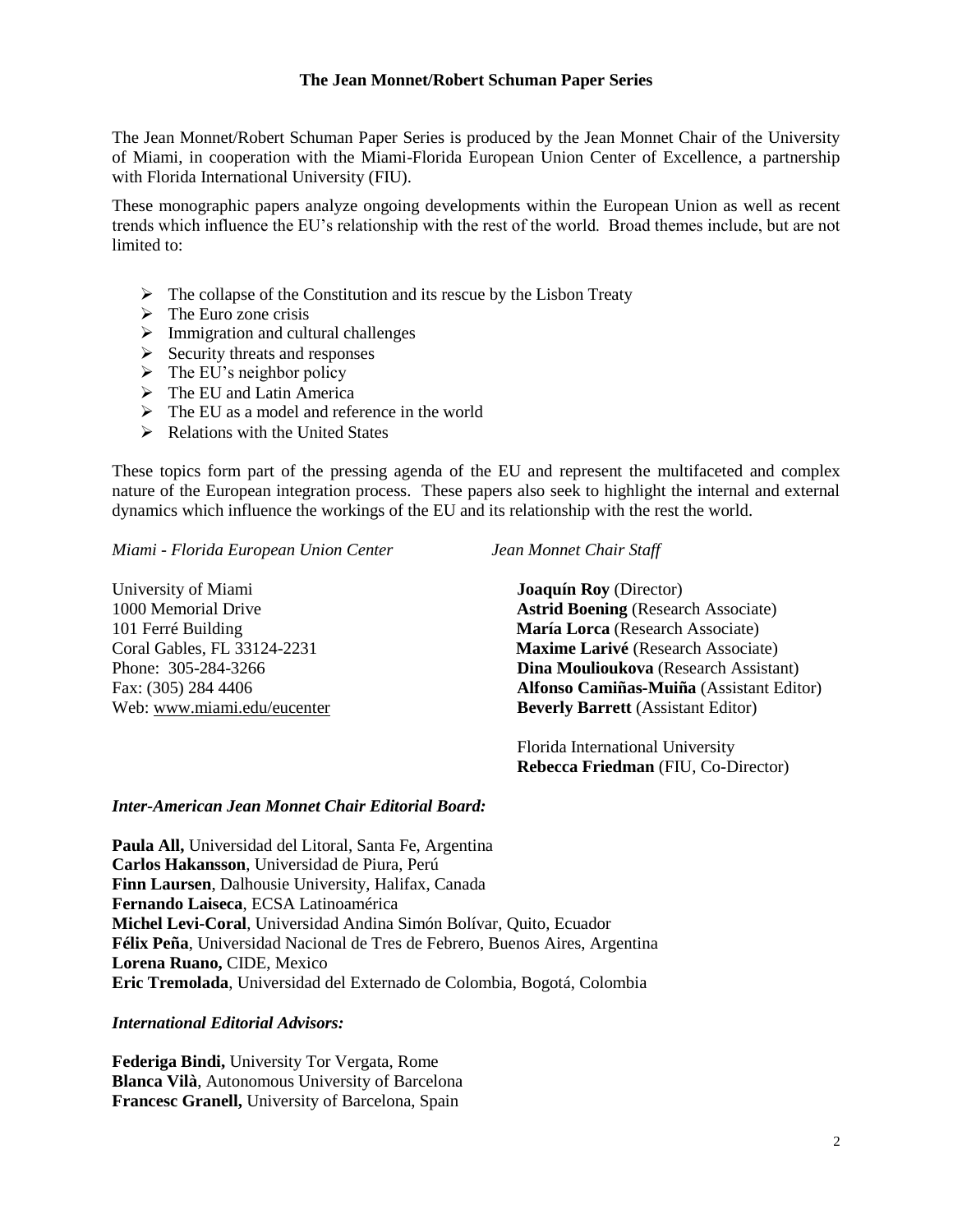# **Maxime Henri André Larivé**

*"Common values, overlapping interests, and shared goals are the foundation of what is often described as the transatlantic partnership between the United States and Europe. Many observers stress that in terms of security and prosperity the United States and Europe have grown increasingly interdependent."* 2012 CRS Report $1$ 

## **INTRODUCTION**

The week following his reelection, President Obama traveled to Asia – Thailand, Myanmar, and Cambodia –, while facing at home a fiscal cliff, the need to select the next Secretaries of State, Defense, and Treasury, and the resignation of one of America's most senior and respected generals and Director of the CIA, David Petraeus; all this at the moment wherein the Middle East is burning in flames due to another round of violence between Israel and Hamas. On the other side of the pond, the EU is currently trying to solve or at least contain several crises: the Eurozone, agreeing on the Multiannual Financial Framework 2014-2020, or MFF 2014-2020, $^2$  and saving France.<sup>3</sup>

For both giants, the American and European priorities are domestic; they both need to do some 'nation-building at home.'<sup>4</sup> The threat of the fiscal cliff in the US and the one of the Eurocrisis in Europe are too important to be ignored and so visceral that they will affect the way both actors behave internationally and interact with one another.

The big question since Obama's reelection has been what will the EU-US relations look like under his second mandate? And will there be any differences from the first one?<sup>5</sup> This paper argues that the US-EU relations will remain quite similar as it was under the first Obama presidency. Nevertheless, with the current shift to Asia, the 'pivot,' the EU will be required to increase its contributions to global politics and international security. This paper is structured in three parts. First, the economic and political climax of the EU and the US will be presented. In a second a part, the EU and US strategies and foreign policies will be laid out. Last but not least, several core issues facing the Euro-Atlantic community, such as the Asia pivot, Iran, climate change, and the economy will be addressed. Other issues such as Syria, Afghanistan, and the Middle East and North Africa will not be addressed in this paper.<sup>6</sup>

#### **THE STATE OF THE UNIONS**

### *Power of US Domestic Politics*

 $\overline{\phantom{a}}$ 

The domestic forces in the US are certainly powerful and strongly affect the governing process. The current bipartisan politics have had an impact of the way President Obama and the US act internationally.

This paper is issued from a presentation on the theme of "EU-US Relations after the US presidential election." This was part of a discussion series organized by the EU Center of Excellence at the University of Miami on November 20<sup>th</sup>, 2012. I want to thank the Consul General of France, Gaël de Maisonneuve, the Jean Monnet Chair and Director of the EU Center, Joaquín Roy, and Ambassador Ambler Moss for their participations, raising important arguments in their discussions and offering crucial comments contributing to the strengthening of the overall argument of this article. I also want to express my gratitude to Beverly Barrett for her assistance throughout the reviewing process.

**Maxime Henri André Larivé** received his Ph.D. in International Studies from the University of Miami. He is a Jean Monnet Postdoctoral Fellow at the EU Center of Excellence and a Lecturer at the Department of International Studies at the University of Miami. His research focuses on EU foreign and security policy, EU-Russia relations, energy security, and transatlantic relations. His work has been published in several peer-reviewed journals: *European Security*, *Perceptions: Journal of International Affairs*, *EUMA*, and soon *Whitehead Journal of Diplomacy and International Relations*. He writes weekly commentaries for *Foreign Policy Association*'s Blogs.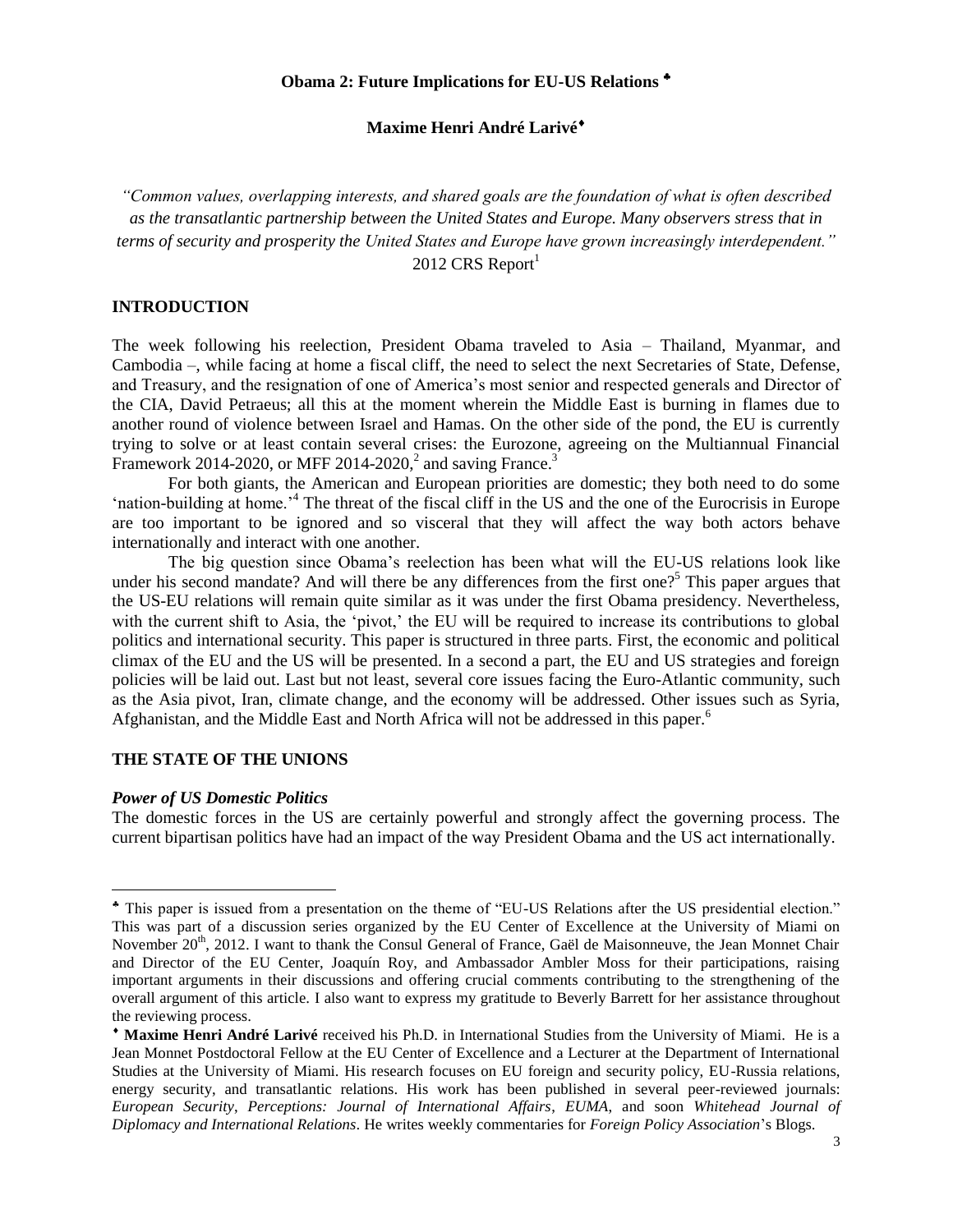Despite a high degree of comfort and affinities from Europeans towards the person of President Obama, Mr. Obama has certainly not been at his ease in interacting with his European counterparts. In fact Mr. Obama has been described as the first post-European president.<sup>7</sup> But what does that mean for Europe? As demonstrated by President Obama during his first mandate, the US has been shifting his attention towards Asia and other emerging powers. The stability of Europe combined with the deep degree of economic interaction between the two blocs counts transatlantic trade valued at \$636 billion in 2011. The European Commission describes the EU-US relations as the "most integrated economic relationship in the world."<sup>8</sup> The degree of stability of the economic relationship alongside a long-standing political cooperation between the US and EU allows President Obama to focus on new poles of power. Even during the last presidential debate on foreign policy in November 2012, both candidates – Mitt Romney and Barack Obama – never mentioned Europe or even the European Union. French Ambassador to the US, Mr. François Delattre, argued that Europe is not a security concern anymore for the US and does not deserve any critical attention.

The second major element that could have a negative impact on the next four years is what has been called the fiscal cliff. In this case if both sides of the aisle, democrats and republicans, fail to find an agreement before the end of the year 2012, the risk of a recession will be looming over the US recovery caused by automatic tax rises and spending cuts. "The realization of all of the automatic tax increases and spending cuts that make up the fiscal cliff, absent offsetting changes, would pose a substantial threat to the recovery," Federal Reserve Chairman Bernanke said.<sup>9</sup>

The last element that needs to be taken into consideration is the change in leadership in key positions in Washington. For instance, the Secretary of Defense, Mr. Panetta, Secretary of State, Ms. Clinton, and the US Ambassador to the UN, Ms. Rice, may either retire or receive a new assignment. In the case of the departure of Ms. Clinton, the Under Secretary of State Phil Gordon, who has a very strong knowledge of European politics, may very well leave the Department of State.

All these factors will be crucial in shaping the foundation of the next four years for President Obama. Despite a change of leadership at key cabinet secretaries, one needs to understand the degree of mutual understanding between the two sides of the pond.<sup>10</sup> Such historical and cultural connections are a central variable in maintaining solid and lasting relationships between European capitals and Washington.

#### *The State of the European Union*

Since the fall of the Lehman Brothers, the EU has been facing visceral crises, especially the one affecting the common currency, the Euro. Despite the many rounds of meeting the Eurocrisis remains threatening. Spain, Greece, Portugal, Ireland, Cyprus and Italy have already been considerably weakened by the crisis. Their respective governments have already implemented heavy austerity measures leading to the rise of extremism, nationalism, high unemployment, poverty and domestic instabilities.<sup>11</sup> In some instance, the Eurocrisis has led to the demise of basic democratic principles in several EU countries such as Italy and Greece.<sup>12</sup> The crisis is so severe, that France has been identified recently as the sick man of Europe. Even the International Monetary Fund (IMF) raised the alarm over a possible recession in France.

The second pressing crisis looming over Europe is the discussion over the EU's budget for 2014- 2020, or what is called the MFF 2014-2020.<sup>13</sup> The United Kingdom has been active in blocking any increase of the EU budget. Cameron's position is caused by several factors: first, the strong euroskepticism sentiments within the conservative party have limited Prime Minister Cameron's ability to act in favor of the common project; second, Cameron has implemented since his election severe austerity measures in order to deal with Britain's budget deficit.<sup>14</sup> For these reasons, the UK has been in favor of cutting the overall EU budget for the next decade. So far the first victim has been the European Defense Agency (EDA), which saw the expansion of its budget vetoed by the UK. The EDA's budget will remain at 30.4 million euros – without taking in consideration the rate of inflation – per year for the next decade.<sup>15</sup> This will have an undeniable impact on the ability of the EU to push forward its approach of 'pooling & sharing.'

The last piece of the puzzle is Germany. Since the election of French President, François Hollande, in May 2012, German Chancellor, Angela Merkel, has been able to advance its vision of Europe. The limited Franco-German relation is creating a distorted European balance. Nevertheless, it appears that French President, Mr. Hollande, and his German counterpart, Ms. Merkel, have been able to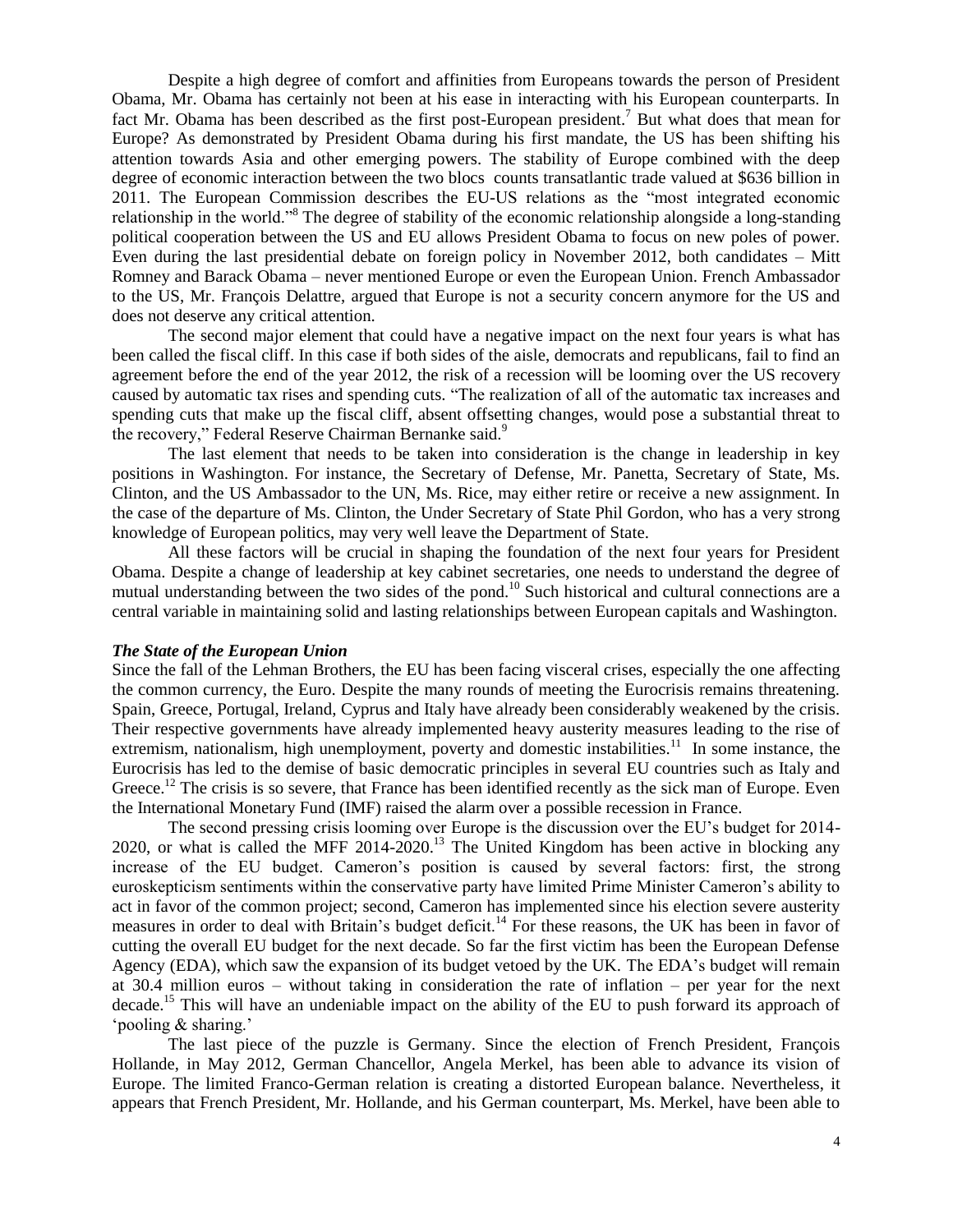work out their relationships and underline their commitments to the Euro and the European Union. Germany will be an important actor to follow considering its coming elections in 2013.

## **DIVERGENCES OF STRATEGIES**

## *A US Strategy for the 21st century?*

As opposed to the Bush doctrine – preventive war and unilateralism – the Obama doctrine is much more adapted to the current financial and international context facing the US.<sup>16</sup> In this age of austerity and economic recovery military invasions and occupations along the lines of Iraq and Afghanistan operations are simply not feasible and domestically unpopular. The Obama doctrine is in fact composed of several elements: use of tactical forces – drones, US Special Forces, cyberweapons –, soft power, diplomatic tools – sanctions –, and multilateral military operations – the so-called 'leading from behind' –. Such strategy is certainly less costly and allows the US to remain active globally and reactive to any types of international crisis.

Furthermore, American theorists have increasingly been writing about the strategy of retrenchment. In the case of retrenchment, Parent and MacDonald define it as:

'retrenchment' as a policy of retracting grand strategic commitments in response to a decline in relative power. Abstractly, this means decreasing the overall costs of foreign policy by redistributing resources away from peripheral commitments and toward core commitments.<sup>17</sup>

This retrenchment implies that the next four years will see a limited degree of transatlantic activism.<sup>18</sup> The US retrenchment will be materialized in three steps: first, reduce its global military footprint; second, change the size and composition of the U.S. military; third, use the resulting 'retrenchment dividend' to foster economic recovery at home.<sup>19</sup>

Ultimately, as argued by Christopher Layne, "this retrenchment will push to the fore a new US grand strategy – offshore balancing."<sup>20</sup> Offshore balancing is central as it will avoid an 'imperial overstretch' as it will shift the US strategy confronted the rise of new powers and US economic erosion. This offshore balancing strategy incorporates several strategic principles:<sup>21</sup>

- fiscal and economic constraints requiring the US to set strategic priorities. For instance, the US will have to reduce its military presence in Europe
- maintaining America's comparative strategic advantages being naval and air power
- emphasis on burden-shifting rather than burden-sharing. For instance, Europeans will have to do for their security and increase their contribution to international security
- lowering US military footprint in Middle East
- avoiding long-scale military interventions, such as nation-building *à la Irak*.

This retrenchment is more complex than simple defense cuts, as it also implies a reassessment of America's interests and goals for the 21<sup>st</sup> century. In the case of Europe, it will mean to increase EU's contribution to international security. However, the neorealist literature tends to avoid the question of cooperation. The degree of interdependence between the US and the EU is unique and should be addressed as such. NATO will be an important actor in the 21<sup>st</sup> century as it allows Europeans to increase their defense contributions, while maintaining strong security ties with Washington. The UN, even though it has been inefficient in Syria, will as well be a crucial platform of interactions and norm-diffusion to emerging countries. The power of international institutions – United Nations, World Trade Organization, International Monetary Fund, World Bank, G-20, etc. – is central in order to maintain the diffusion of Euro-Atlantic values, norms, principles such as human rights, democracy and human security.

As underlined by Missiroli and Pawlak, the US faces several strategic priorities:

- usual suspects: the Middle East, Iran, Global terrorism
- First-term leftovers: Afghanistan, the strategic 'pivot' to Asia, the 'rest' relations with Moscow, democratic transitions in the Arab world, Syria, and Guantanamo.<sup>22</sup>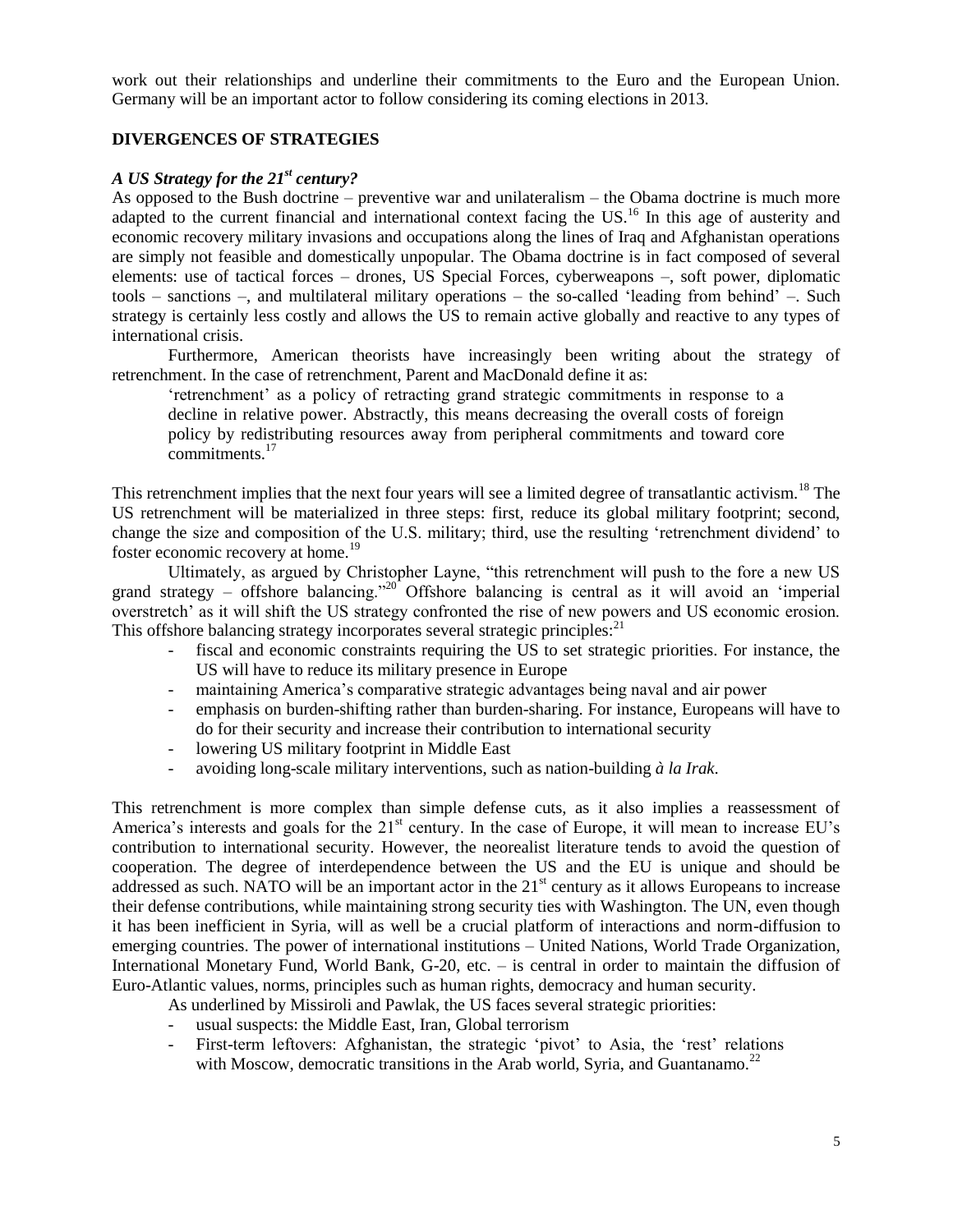These issues do fit within the new strategic vision of the US, but will necessitate international cooperation, fostered by the Euro-Atlantic community, in order to find common lasting positions and solutions.

### *Multilateralism 'à la Européenne'*

The European strategy and foreign policy has not much evolved since the 2003 *European Security Strategy* and the 2008 *Report on the Implementation of the European Security Strategy*. <sup>23</sup> Both strategic documents underline the European strategy based on three aspects: first, effective multilateralism; second, strategic partnership; third, nexus between security and development.

An important actor was supposed to increase the global strategic visibility of the EU, through the European External Action Service (EEAS). The EEAS created by the 2009 Treaty of Lisbon was implemented in order to lead and shape the foreign policy of the Union. Unfortunately three factors can be identified as negatively impacting the achievements of the EEAS: first, a weak leadership by the High Representative Catherine Ashton. She has been called the accidental diplomat due to her lack of knowledge of foreign policy and her surprising appointment back in  $2009$ .<sup>24</sup> She has been heavily criticized for her limited strategic vision and actions, which has been the case at many occasions such as during the Arab Spring,<sup>25</sup> Libya, Haiti,<sup>26</sup> and so on. Second, the Member States, especially the Big Three – Berlin, London, and Paris – have played a crucial role in sidelining the EEAS and HR Ashton. London and Paris bypassed Brussels at many occasions, as it was the case during the Libyan military intervention launched under the auspice of the UN and with the firepower of NATO. Last but not least, the European and international climax have not been auspicious to the development, effort, and willingness of the EU Member States to contribute to the construction of the EEAS.

Historically, the US has provided the overall security of the European continent and ultimately protecting the development of the European project through NATO. But why has the US been willing to carry out a disproportionate share of NATO's burden?<sup>27</sup> This strategy has allowed a certain degree of free-riding within the community since the beginning of the Cold War until today. On the other side, Europeans have over time passed the buck, asking the US to carry a greater share of the costs and risks. Theorists like Layne have argued recently that the new US internationalist strategy should be to leave Europe and strengthen the military autonomy of Europe. By doing so, ties between the US and the EU will be stronger than the ones maintained by NATO, and would limit the process of overstretching of US power. Some have argued that balancing the US is too difficult and costly, which explains the behavior of EU Member States to instead either bandwagon through NATO, or balance through the EU.<sup>28</sup>

Considering the current regional and global climax, it is fair to assume that the EU and especially its major Member States – Paris and London – are using NATO in order to maintain their influence on the global stage. The Common Security and Defense Policy (CSDP) may have been one of the biggest victims of the financial crisis. Howorth argued that a recalibration of the CSDP-NATO relationship is necessary and should be "integrated through the EU and empowered through NATO."<sup>29</sup> The Libyan mission has certainly underlined the need for rethinking the role and use of the CSDP in the post-financial crisis world.

#### **FOUR STRATEGIC REALITIES FOR THE NEXT FOUR YEARS**

#### *The 'pivot' to Asia*

The 'pivot,' symbolizing the strategic shift to Asia, is real. It has been the cornerstone of the first mandate of the Obama's foreign policy. His first trip in November 2012 as newly reelected president took place in Asia. The three countries visited, Myanmar, Thailand and Cambodia, were a direct message sent to Europe and China. First to Europe, the growing interest and shift to Asia implies that Europeans will have to increase their contributions to regional and international security. Second to China, because of the three countries visited, they all encircle China Southern part. Building alliances with China's neighbors may certainly be a cornerstone of the US containment policy of China.

However, as underlined by Christopher Hill, "another aspect of the pivot involves moving away from the Middle East."<sup>30</sup> This means that a stable Middle East and North Africa is a core component for a successful US shift to Asia. Considering the current financial climax, the US would certainly be unable to play a leading role onto two theaters simultaneously. This also means that the Europeans will have to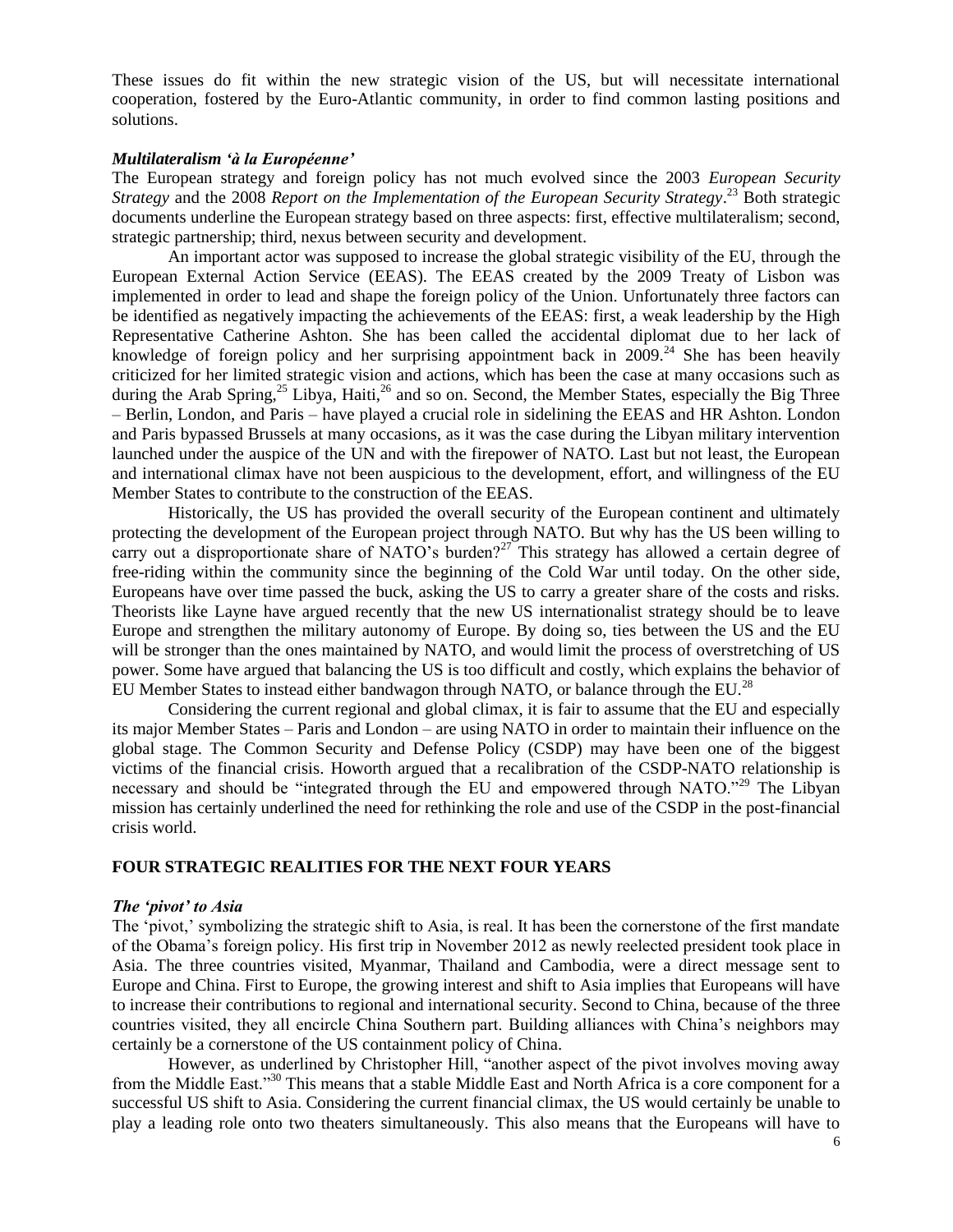increase their contributions in stabilizing the Middle East. Justin Vaïsse of the Brookings argued that the US pivot to Asia goes through a step up of Europeans in the Middle East.<sup>31</sup>

Furthermore, in Dyer's article published in the *Financial Times,* Tom Donilon, the White House national security adviser, said: "The US is a Pacific power whose interests are inextricably linked with Asia's economic security and political order. America's success in the 21<sup>st</sup> century is tied to the success of Asia."<sup>32</sup> In the case of the EU, Asia is seen as a strong economic and political partner. For instance, Chinese direct investments have increased these last decades in Europe and even triple in 2011.<sup>33</sup> The degree of trade and investment between China and the EU will certainly continue to increase in the coming decades. But the EU will have to adjust its perceptions towards Asia as well. Herman van Rompuy recently declared that "Europe is clearly not a Pacific power and will not become one."<sup>34</sup> Despite some geographical truth, the EU will need to change its position and its strategic understanding of the region.

Ultimately, the Asian 'pivot' of Washington can only succeed with the contribution of Europe. For the US to shift its grand strategy to Asia, the EU will have to step up its contributions to international security in the Middle East and Wider Europe. The Obama doctrine does fit with the 'pivot' as it allows the US to intervene on the cheap thanks to the contribution of the Europeans where it matters as proven in Libya in 2011. At the difference with Afghanistan costing \$300 million a day, the cost for the intervention in Libya was only \$3million a day.<sup>35</sup>

### *Dealing with a Nuclear Iran*

Iran may be one of the few issues where the EU can take the lead and play an active role along the sides of the US. The EU could play a central role in the coming year of 2013. 2013 has been identified as the year of diplomacy in order to find a solution with Iran. The threat of war has been looming between the US and Iran since the first decade of the  $21<sup>st</sup>$  century. The Iraq invasion of 2003 was certainly a strategic mistake by the Bush administration as Iraq, the only balancer of Iran in the region, has been removed and wiped out. However, a part of the solution consists in identifying what kind of nuclear power can Iran become. There is little doubt – unless a war is launched against Tehran in 2013 – that Iran will become a nuclear power. The question for the members of the Euro-Atlantic community is what kind of nuclear Iran can they live with? Changing the perceptions and visions will be an important starting point in establishing the bases for the new rounds of negotiation with Tehran.

The EU had been involved under the High Representative (HR) Javier Solana in the negotiation with Iran in 2003, under what was known the EU3+1 – France, Germany, United Kingdom + HR –. Despite months of negotiations, diplomacy failed and led to a rising degree of frustration in the US.<sup>36</sup> For instance, Mr. Obama, at the time candidate for the Presidency, voiced some frustrations when declaring "We cannot unconditionally rule out an approach that could prevent Iran from obtaining a nuclear weapon. We have tried limited, piecemeal talks while we outsource the sustained work to our European allies. It is time for the United States to lead."<sup>37</sup>

Since the failure of the diplomatic attempt of EU3+1, the EU and the US have implemented some of the hardest sanctions on Iran.<sup>38</sup> It appears with little doubt that Iran will become a nuclear state in the next years. This will neither be a failure of the Obama administration nor of the EU. As per the father of the theory of balance of power, Kenneth Waltz argued in *Foreign Affairs* that a nuclear Iran "would probably be the best possible result: the one most likely to restore stability to the Middle East."<sup>39</sup> Such statement is in fact embedded in the assumption that a nuclear Iran would deter Israel. It is a typical case of deterrence based on the examples of the US-Soviet Union and India-Pakistan.

President Obama could certainly launched a new round of diplomatic negotiations between the EU, US and Iran. Reaching out to Russia and China would certainly be an important stepping-stone for the credibility of the 2013 diplomatic negotiations.

#### *Addressing Climate Change: A tax or more trade?*

Hurricane Sandy crashing onto the US Eastern coast in early November 2012 has, apparently, been the awaking moment for the US. Even the members of the Republican Party, usually dismissing the link between climate change and human impact, have called for new policies in order to address the risks associated with global warming.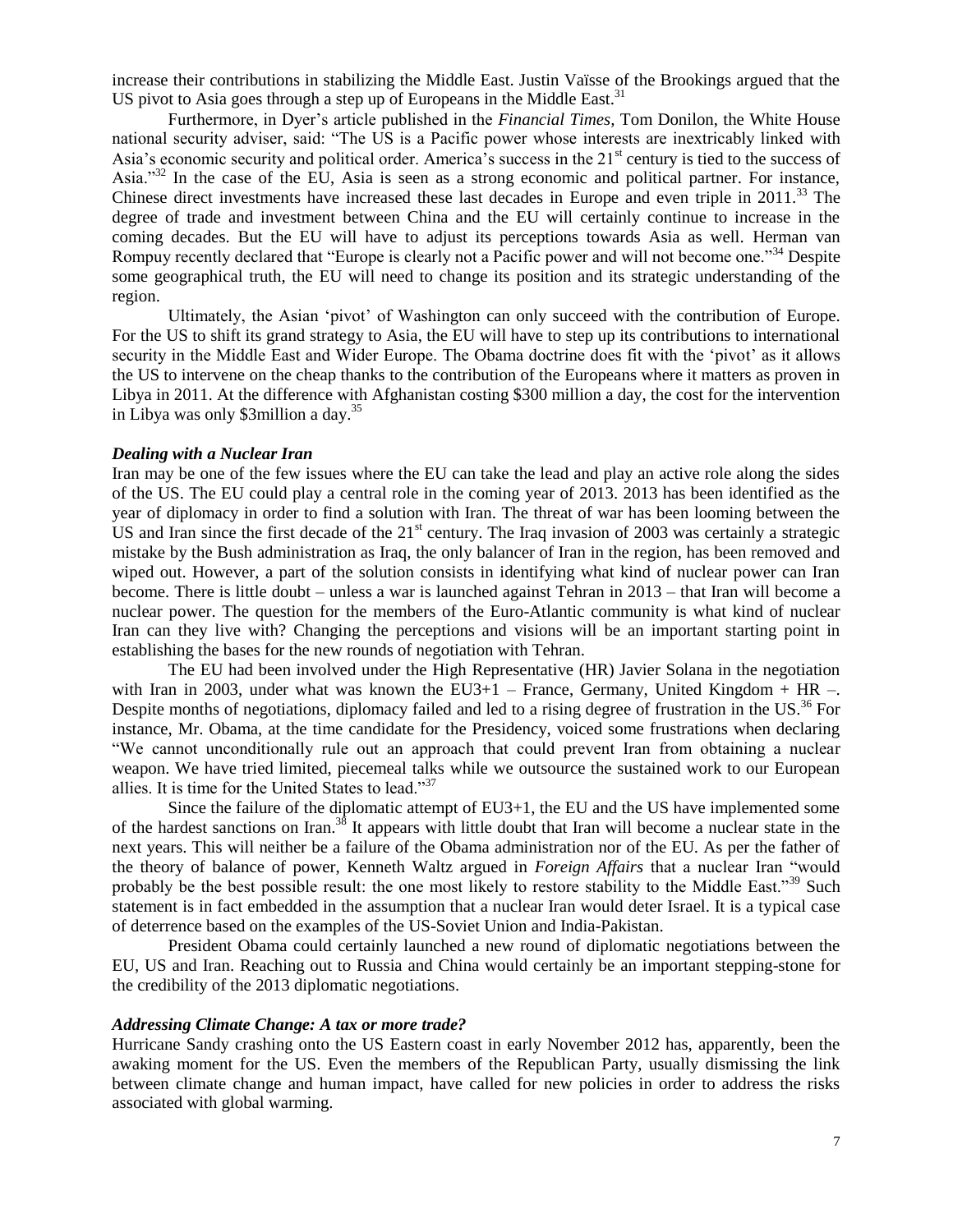As demonstrated during the  $15<sup>th</sup>$  session of the Conference of the Parties to the United Nations Framework Convention on Climate Change in 2009, or COP15, followed by the COP16 in 2010, and COP17 in 2011, the EU and US were not in sync. The lack of unity has had a considerable role on the failure of all three UN meetings on Climate Change. The most obvious was the COP15 taking place in Copenhagen, where for the first time the 'Rest' – BRICS countries led by China – did balance the influence and power of a divided West, which affected the outcomes of the convention. Since then, the Europeans have been increasing their diplomatic reach in order to develop strategic partnerships and push for a global set of rules on carbon emissions. $40$ 

Quite interestingly, in the mind of Americans, climate change is still closely linked to energy independence. The latest energy revolution taking place in the US, shale gas, has completely changed the dynamics. The US is on its way to become the largest producer of gas by 2020 well beyond Russia.<sup>41</sup> The narrative in the US has been that shale gas not only will permit to lower carbon emissions, but is also environmental friendly. Such assumption has been a strong point of debate within the specialized literature.<sup>42</sup> For instance, Europeans, at the exception of Poland, have stopped the production of shale gas due to the environmental risks associated with the extraction process, so-called fracking, which is a mix of sand, water and undisclosed chemicals underground in order to release the unconventional gas stacked in the rocks.

In order to address the problem of gas emissions, which have been identified as the major cause of global warming, two solutions are currently on the table: carbon tax or Emission Trading Scheme (ETS).<sup>43</sup> The carbon tax has been advanced as the best option to regulate gas emissions. Even Shell's chief executive, Peter Voser, was calling governments to introduce a carbon tax, or a minimum price for CO2, because "the ETS was failing to deliver sufficient incentives to kickstart expensive technologies such as carbon capture and storage.<sup>744</sup> Furthermore, the current financial crisis has hurt the credibility of a solid and reliable trading system considering the flaws of market-based mechanisms. Thus, a tax on carbon would be a more accurate way to calculate the actual emissions. In the case of the EU, it has been argued that a carbon tax would have the greatest impact on the "green growth" of the EU, rather than the ETS, which has been the flagship of the EU climate policy instrument.<sup>45</sup> Despite a lack of unity in the US, the politics tend to favor a trading scheme rather than a tax.

Even though both actors may disagree on the future of shale gas and on the creation of carbon tax, it is undeniable that under the second mandate of President Obama, the EU and the US must work closely together in order to push for new sets of global regulations in order to address climate change. The discussion over carbon tax or ETS will be crucial in the coming four years. Europeans are keen on pushing new norms, but only with the support of the US can they be transferred and adopted by other countries and global institutions.

### *Saving the Eurozone*

Throughout the American presidential race, Republican candidate, Mitt Romney, was often caught eurobashing. He underlined that if the US remains under the path implemented by President Obama the US would become Spain. Even though many experts would strongly reject this statement, one needs to recognize that an eventual collapse of the Eurozone<sup>46</sup> would most likely take with it the US recovery, and have serious impacts on global markets and even causing a global recession. In any case, the economy will be at the heart of the next four years for Obama and next decade for the Europeans.

The night following the reelection of President Obama, the President of the European Council, Mr. Van Rompuy, and the President of the Commission, Mr. Barroso, congratulated Mr. Obama. Their shared congratulation statement read:

*We have the pleasure of extending our warm congratulations to President Obama on his re-election as President of the United States of America. The United States is a key strategic partner of the European Union and we look forward to continuing the close cooperation established with President Obama over these last four years, to further strengthening our bilateral ties and to jointly addressing global challenges, including in the fields of security and economy.*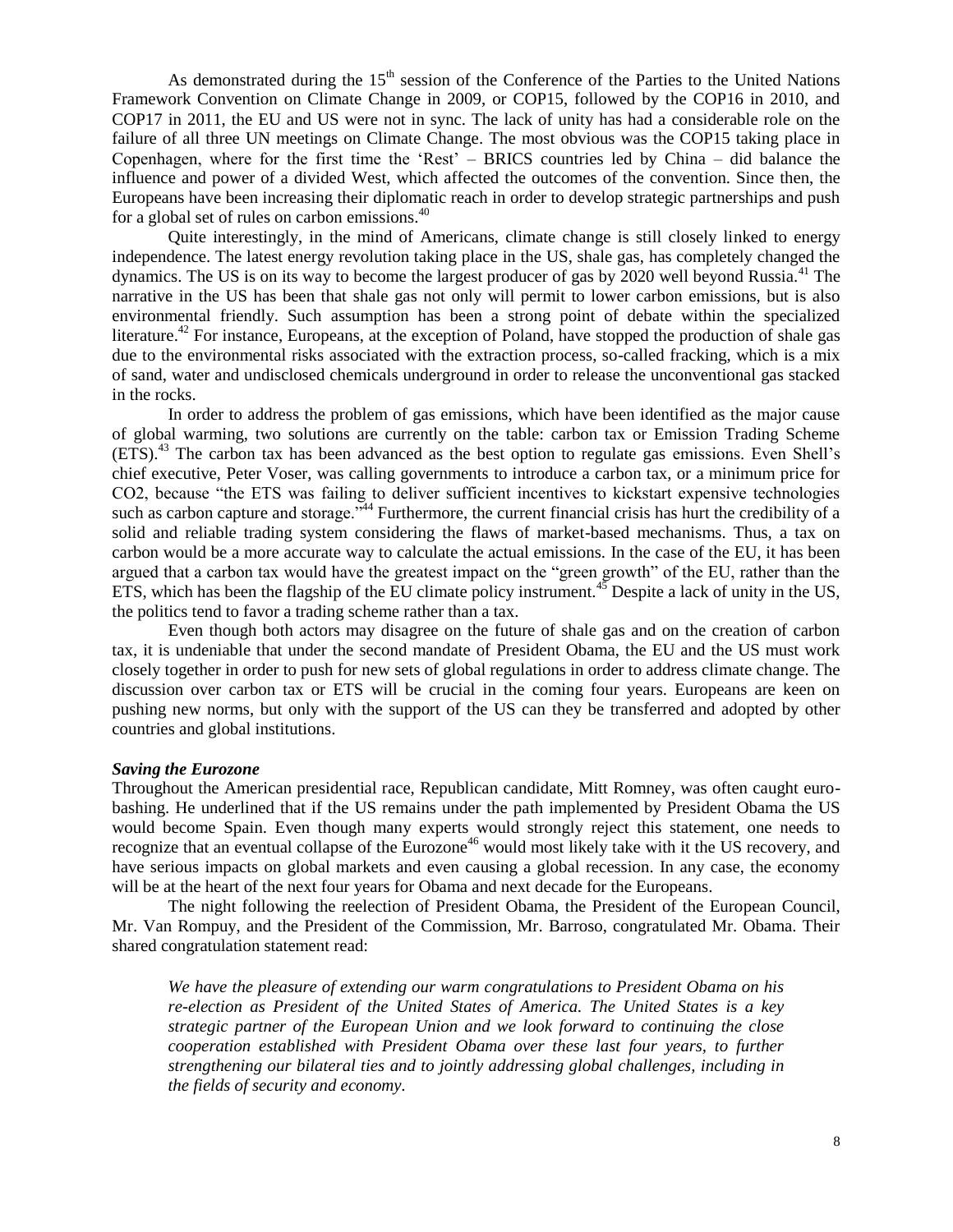*Creation of growth and jobs remains a priority for both the US and the EU and we will continue to work with President Obama to unlock the unparalleled potential of the transatlantic market. We are also ready to continue our intense cooperation in foreign policy issues and in the promotion of our common values. We look forward to meeting President Obama at an early date in order to reconfirm our priorities and provide renewed impetus to our joint action.<sup>47</sup>*

One of the core components of this statement is the fact that both European leaders called for "unlock[ing] the unparalleled potential of the transatlantic market." The US and EU have the largest trade and investment relationship in the world combining almost  $40\%$  of global gross domestic product.<sup>48</sup> Even though President Obama made a strategic mistake when sending Secretary of the Treasury, Timothy Geithner, to a European meeting of finance ministers in September  $2011<sup>49</sup>$ , the Europeans and Americans need to increase their degree of cohesion and cooperation on economic issues. Nevertheless, the first Obama administration has been in regular contact with German Chancellor Merkel and other EU officials and leaders. The transatlantic trade and financial relations remain stronger than ever and have increased despite the financial crisis; but the political agreement on reforming the international financial system has been lacking as proven by the G-20 meetings of Pittsburg.

The EU and US needs to push for a common vision on reforming the global banking system – through taxation or regulation – as well as strengthening cohesion on economic and financial reforms. Solidifying the transatlantic market will certainly be a core aspect in the recovery of the two sides of the pond. The US and Britain have been pushing for reducing tariffs and regulatory barriers to trade and investment.<sup>50</sup> Others, such as continental Europe, France under President Hollande, Germany, and Scandinavian countries tend to disagree with such neoliberal approach and would rather see stronger regulations and taxations especially on the banking sector. A good platform in order to strengthen a transatlantic market and a common position on the future of current neoliberal order will have to take place through the Transatlantic Economic Council (TEC), which was created in 2007. The TEC will be a good platform for fostering transatlantic economic and financial cohesion.

## **CONCLUSIONS**

No, Obama won't, most likely, increase the degree of cooperation and interaction with Europe from the 2008-2012 standards. Despite a high degree of attraction for Obama in Europe, Europe needs to understand that Obama embodies a new class of American leaders raised in the post-European world.<sup>51</sup> Yes, Obama needs the EU in order to implement the 'pivot' to Asia and address vital international security issues. The EU ought to find a solution to the Eurocrisis, and step up its foreign policy and contribution to global peace. NATO may very well be a vehicle for such platform.

In any case, "Europeans have to wake up to a new world" argued Jonas Parello-Plesner, a senior fellow at the ECFR, "where the nature American focus on its European allies remains reduced."<sup>52</sup>

Several issues are clearly threatening the two sides of the Atlantic: climate change; the future of the Arab world; international terrorism; and  $\overline{Asia}$ .<sup>53</sup> If there is one major threat to the influence and power of the West – US and EU – it ought to be the economy. As underlined in his influential book in 1987, Paul Kennedy<sup>54</sup> demonstrated that weak economic foundation is one of the main variables leading to the decline of a great power.<sup>55</sup> The foreign policies of the US and EU will have to take into considerations domestic politics.

The excellent ECFR report asked the following question: "How should Europe respond to Obama's reelection?"<sup>56</sup> The answer is that Obama's pragmatic and universalistic approach to foreign policy is unlikely to change. The 'pivot' to Asia is real, and the Obama doctrine is at the heart of the US strategy in Middle East and North Africa (MENA), $57$  Central Asia, and Africa. The retrenchment implemented by the US combined with the unstable and uncertain transitions of Europe's neighbors – Russia, Middle East and Africa – call for a higher degree of integration of the CSDP.<sup>58</sup> European leaders need to understand that saving the EU from its visceral crises – Eurocrisis and nationalism – is only a starting point, and that the EU ought to play an increasing role in stabilizing its wider neighborhood. The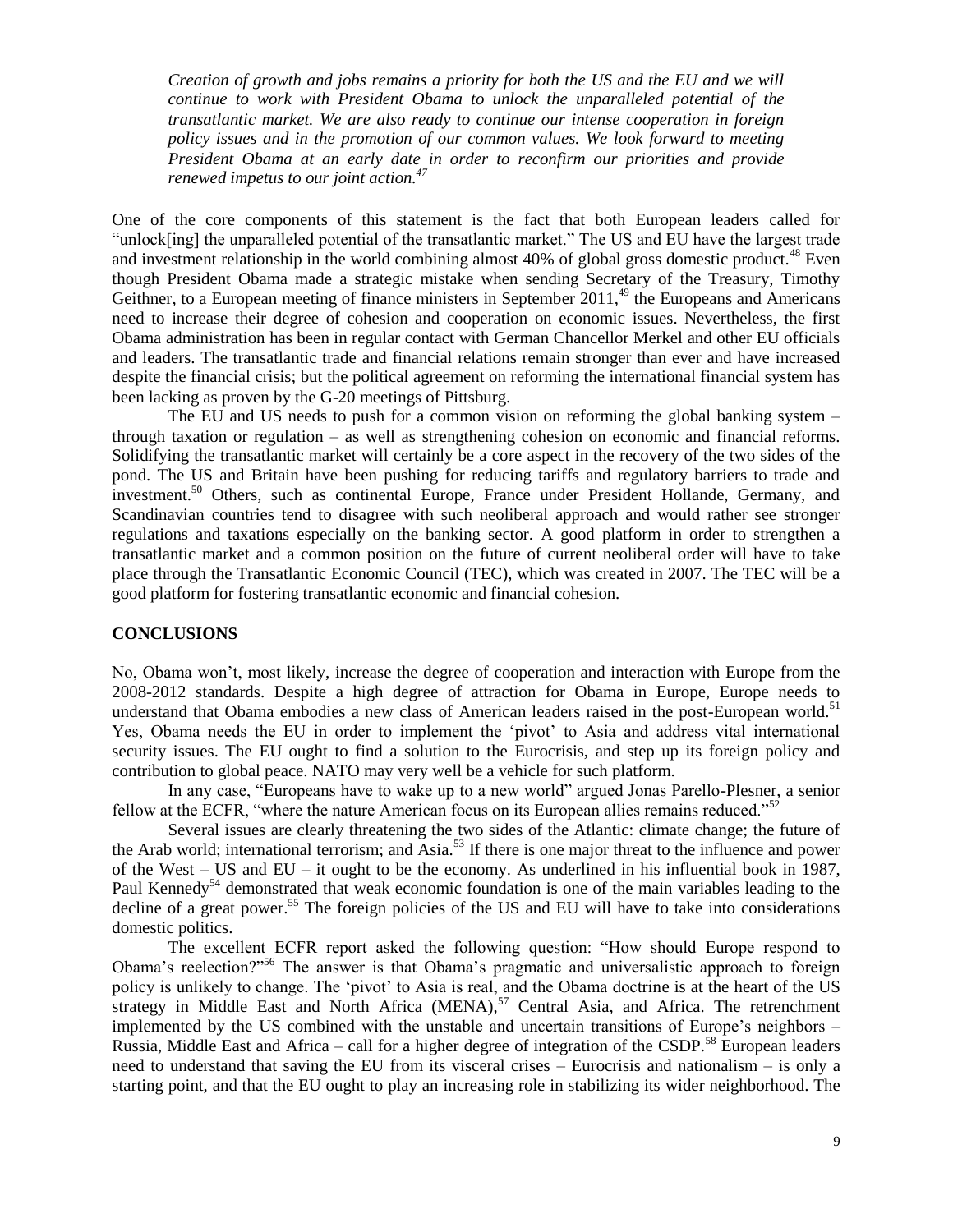transatlantic community is more important than ever in order to maintain the status of both the US and the EU in this shifting world order.

<sup>4</sup> Kagan, R. (2012). "How the fiscal crisis puts national security at risk." *The Washington Post*. November 12. 5 Bechev, D.; Dworkin, A; Godement, F., Gowan, R., Kundnani, H., Leonard, M., Levy, D., Liik, K., and Witney, N. (2012). "Time to Grow up: What Obama's Re-election means for Europe." *European Council on Foreign Relations*. Policy Memo. November; O'Donnell, C M. (2012). "US foreign policy after the presidential election. What should Europeans expect?" *Centre for European Reform.* October; Missiroli, A. and Pawlak, P. (2012). "Obama reloaded." *EU-ISS*. Analysis. November 16.

<sup>6</sup> Roy, J. (2012). "'Houston, We Have Too Many Problems': The US, Iraq, North Africa, Afghanistan and… Syria." *Real Instituto Elcano*. WP 15. November 2.

http://www.realinstitutoelcano.org/wps/portal/rielcano\_eng/Content?WCM\_GLOBAL\_CONTEXT=/elcano/elcano\_ in/zonas\_in/wp15-2012\_roy\_us\_foreign\_policy\_iraq\_northafrica\_afghanistan\_syria

<sup>8</sup> European Commission. (2012). "Trade with United States." [http://ec.europa.eu/trade/creating-](http://ec.europa.eu/trade/creating-opportunities/bilateral-relations/countries/united-states/)

[opportunities/bilateral-relations/countries/united-states/.](http://ec.europa.eu/trade/creating-opportunities/bilateral-relations/countries/united-states/) Accessed on November 21, 2012. 9

Puzzanghera, J. (2012). "Bernanke says Obama, Congress must pull back from 'fiscal cliff'." *Los Angeles Times*. November 20.

<sup>10</sup> Roy, J. (2012). "The European Union and the United States: A Much Deeper Mutual Understanding." *EUMA.*

Vol. 12. Special. October. http://www.as.miami.edu/eucenter/papers/ro-eu-us%201500%20EN-paper.pdf

 $11$  In his latest article, Wolfgang Münchau argued that in fact we should not worry about these issues: France as the sick man of Europe; competitiveness; rise of extremism; Germany; and future of Greek. Münchau, W. (2012). "What not to worry about in the Eurozone crisis" *The Financial Times.* November 19.

<sup>12</sup> Schmidt, V. (2012). "The Eurozone Crisis and the Challenge for Democracy." In Roy, J. (Ed.). *The State of the Union(s): The Eurozone Crisis, Comparative Regional Integration and the EU Model.* Miami Florida European Union Center/Jean Monnet Chair: 103-14. http://www.as.miami.edu/eucenter/books/EU%20BOOK%202012- 120601.pdf

<sup>13</sup> Chaffin, J. (2012). "EU Budget: The Trillion-euro split." *Financial Times.* November 21.

<sup>14</sup> BBC. (2012). "EU budget summit ends without deal." November 23; Cameron, David. (2012). "Transcript of a press conference given by Prime Minister David Cameron at the end of the European Council in Brussels on 23 November 2012." [http://www.number10.gov.uk/news/checkeuropean-council-ends-without-a-deal/.](http://www.number10.gov.uk/news/checkeuropean-council-ends-without-a-deal/) Accessed on November 24, 2012.

<sup>15</sup> Gros-Verheyde, N. (2012). "0 euro de plus pour le budget de l'Agence européenne de Défense en 2013." *Bruxelles2.* November 19. http://www.bruxelles2.eu/defense-ue/defense-ue-droit-doctrine-politique/augmentation-0 pour-le-budget-de-lagence-europeenne-de-defense.html Accessed on November 19, 2012.

<sup>16</sup> Nye, J. (2012). "The Obama Doctrine's First Term." *Project Syndicate.* August 8.

<sup>17</sup> MacDonald, P., & Parent, J. (2011). "Graceful Decline?: The Surprising Success of Great Power Retrenchment." *International Security*. Vol. 35. No. 4:11.

<sup>18</sup> Kupchan, C. (2012). "Charles Kupchan: We're About to Engage in Four Years of Transatlantic Retrenchment." *Brookings Institution*. November 8. [http://www.brookings.edu/events/2012/11/08-us-europe#ref-](http://www.brookings.edu/events/2012/11/08-us-europe#ref-id=20121108_Kupchan)

[id=20121108\\_Kupchan.](http://www.brookings.edu/events/2012/11/08-us-europe#ref-id=20121108_Kupchan) Accessed on November 19, 2012.

<sup>19</sup> MacDonald, P., and Parent, J. (2011). "The Wisdom of Retrenchment: America must cut back to move forward." *Foreign Affairs*. Vol. 90. No. 6.

<sup>20</sup> Layne, C. (2012). "The (Almost) Triumph of Offshore Balancing." *The National Interest.* January 27.

 $^{21}$  Layne, C. (2012). "The (Almost) Triumph of Offshore Balancing."

<sup>22</sup> Missiroli, A., Pawlak, P. (2012). "Obama reloaded." *EU-ISS*. Analysis. November 16.

<sup>23</sup> Council of the European Union. (2003). *A Secure Europe in a Better World. European security strategy,* No. 15859/03, December; Council of the European Union. (2008). *Report on the Implementation of the European Security Strategy – Providing Security in a Changing World,* No. S407/08, Brussels.

<sup>24</sup> O'Connor, S. (2010). "The Accidental Diplomat." *E!Sharp*. January/February.

<sup>25</sup> Ashton, C. (2012). "Supporting the Arab Awaking." *International Herald Tribune*. February 2.

<sup>26</sup> Rousselin, P. (2010). "Catherine Ashton: 'J'ai fait ce qu'il fallait pour Haiti'." *Le Figaro*. January 28.

 $\overline{\phantom{a}}$ <sup>1</sup> Mix, D. (2012). "The United States and Europe: Current Issues." *Congressional Research Service*. RS22163. February 28: 1.

 $2$  Kölling, M. & Fernández Sola, N. (2012). "Bridging the Gap between Ambitions, Expectations and Capability: External Action in the EU's Multinanual Financial Framework (2014-20). *Real Instituto Elcano*. WP 16. November 6.http://www.realinstitutoelcano.org/wps/portal/rielcano\_eng/Content?WCM\_GLOBAL\_CONTEXT=/elcano/elcan o\_in/zonas\_in/wp16-2012\_external\_action\_eu\_mff2014-2020

 $\overline{3}$  France has been described as the sick man of Europe considering its imposing public debt average 90% of its GDP, slow down of its economic growth, and high unemployment.

<sup>7</sup> Snegaroff, T. (2012). "Obama n'est pas plus enclin à prendre en compte l'intérêt des Européens." *EurActiv.*  November 7.